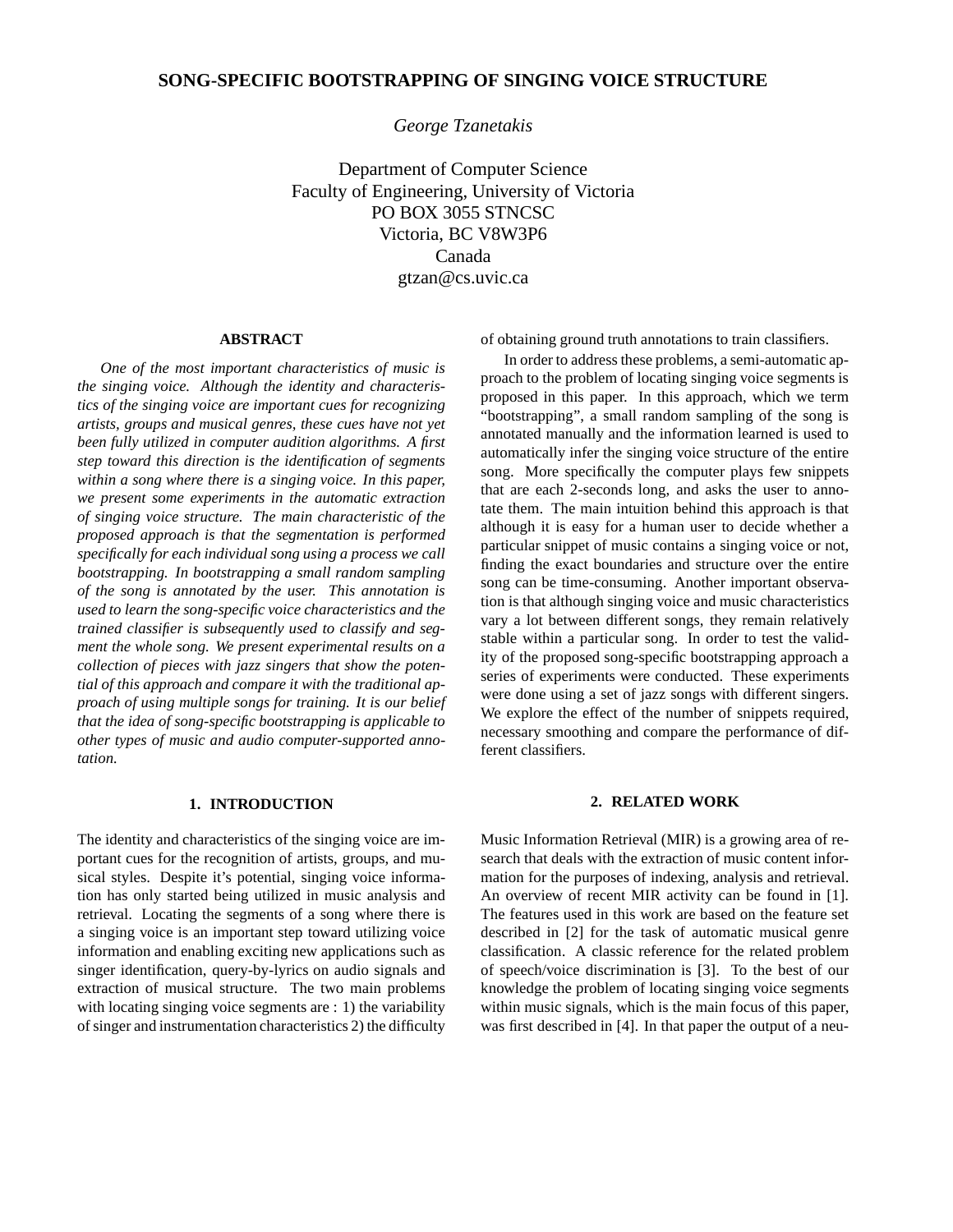ral network trained on linguistic categories was used as a feature vector for classification. The authors report classification accuracy of approximately  $80\%$  on the frame level. Singer identification in popular music recordings based on voice coding features is described in [5] and the use of voice segments to improve artist classification is explored in [6]. In all of these approach the training of the classifier is done using examples from multiple songs. In contrast our approach trains a different classifier for each song using the bootstrapping annotation information for training.

## **3. FEATURE EXTRACTION**

Features are computed at two levels. The lowest level corresponds to approximately 20 milliseconds and forms the basic spectral analysis window over which audio features are calculated. The duration of this window is small so that the audio signal characteristics remain stationary during that window. Statistics of these audio features (means and variances) are calculated over a large size texture window, approximately 2 seconds. This texture window captures the statistical longer-term characteristics of complex audio textures such as singing or music that possibly contain a variety of different spectra [2]. Features are computed every 20 milliseconds, however the actual information used for their computation spans the 2 previous seconds. For each feature vector, classifiers are trained and a binary classification decision is made every 20 milliseconds. The low level audio features are all based on the magnitude spectrum calculated using a Short Time Fourier Transform.

We experimented with various features proposed in the literature such as spectral shape features (Centroid, Rolloff, Relative Subband Energy)[12], Mel FrequencyCepstral Coefficients (MFCC) [13] and Linear Prediction Coefficients (LPC) [14]. The final feature set we used consists of the following features: Mean Centroid, Rolloff, and Flux, Mean Relative Energy 1 (relative energy of the subband that spans the lowest 1/4th of the total bandwidth), Mean Relative Subband Energy 2 (relative energy of the second 1/4th of the total bandwidth), Standard Deviation of the Centroid, Rolloff, and Flux. More details about the definitions of these features can be found in [2]. In addition to these features, the mean and standard deviation of pitch was calculated. The pitch calculation is performed using the Average Magnitude Difference Function (AMDF) method [7] which proved to be more robust to background noise and music than other methods. This feature set showed the best singing voice classification performance using a variety of different classifiers for our data collection. It is our belief that the idea of bootstrapping can easily be applied to other alternative feature sets such as phonetic neural networks [4].

#### **4. BOOTSTRAPPING AND CLASSIFICATION**

The basic idea in bootstrapping is to use a small random collection of short duration snippets to train a machine learning classifier that is subsequently used to classify/segment the entire song. Important bootstrapping parameters are: the duration of each snippet, the number of snippets used, and the classifier.

A choice of two second snippet duration was made based on practical experience and empirical evidence about the amount of sound required to characterize audio texture [2]. Shorter segments tend to not contain enough information and longer segments tend to contain more than one type of audio texture. The number of annotated snippets is also important as it is directly correlated with the amount of user time. It is important that the classifier used for bootstrapping has good generalization properties i.e it's classification performance over the entire song is good despite the limited amount of data provided for training. The following classifiers were tried out for this purpose: *naive bayes* with a single multidimensional Gaussian distribution modeling each class, *nearest neighbor*, and *backpropagation artificial neural network*. More details about these classifiers can be found in [8]. In addition, we tried a *decision tree classifier* based on the well-known C4.5 algorithm [9], a *support vector machine* trained using the Sequential Minimal Optimization (SMO) [10] and *logistic regression* [11].

## **5. EXPERIMENTS**

In this section, we describe a set of experiments that were conducted to investigate different choices in the number of snippets and classifier used for song-specific bootstrapping. Another goal of the experiments was to compare the performance of song-specific boot-strapping with the traditional multiple song training and classification for the same dataset.

# **5.1. Data collection**

A collection of 10 jazz songsfrom the Ray Brown Trio compact disk titled "Some of my best friends are the singers" were used. Six different singers (5 female and 1 male) are featured. In some songs, in addition to the jazz trio (piano, bass, drums) additional instruments ,such as saxophone and electric guitar, are used. The songs have different tempi and styles. Each song was annotated by hand into singing and instrumental sections. The segmentation was done coarsely as a human would expect i.e small instrumental breaks of short duration where not labeled. Therefore typical segment lengths range from 30 seconds to few minutes. The minimum song duration is 2.25 minutes and the maximum is 7.17 minutes.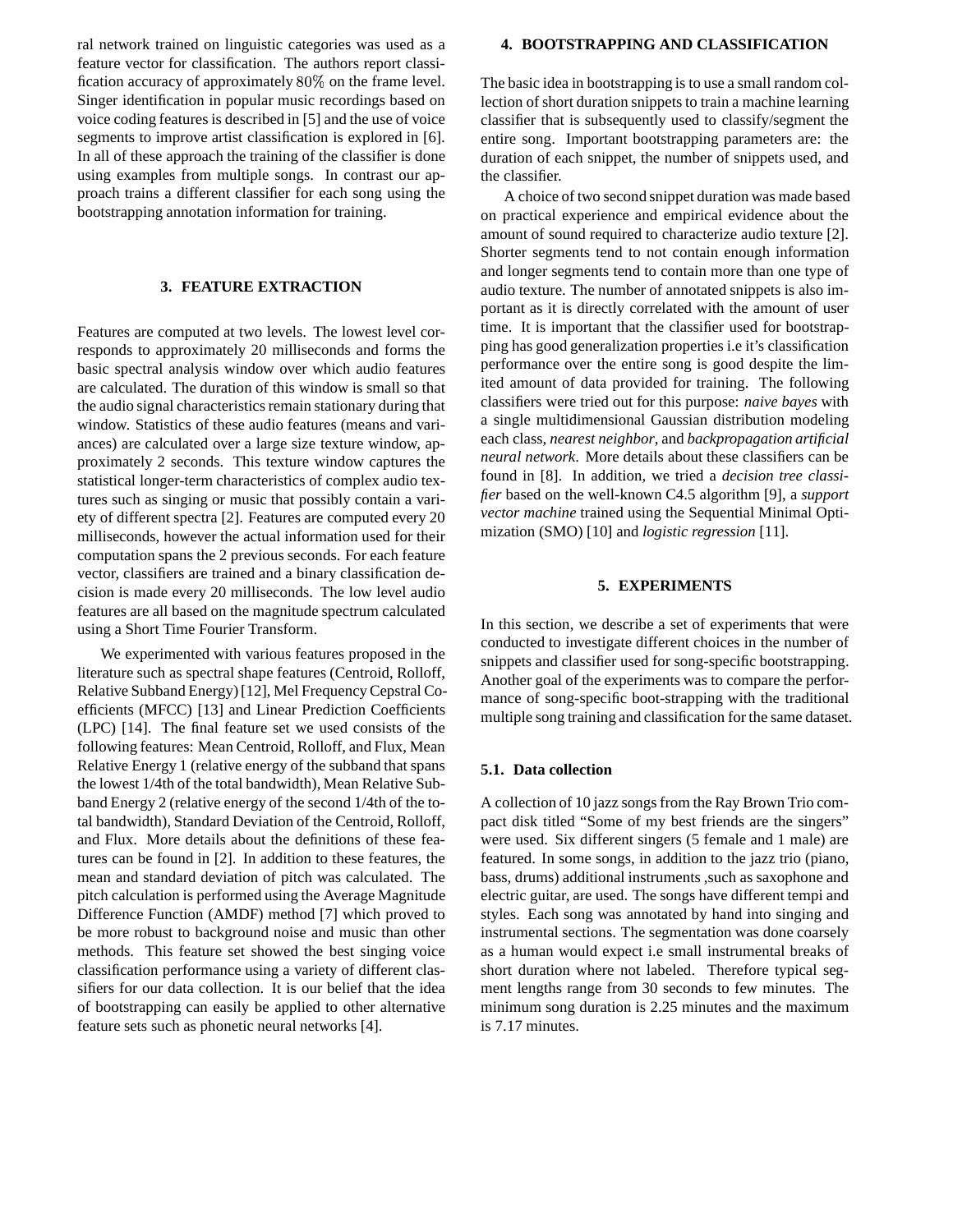

**Fig. 1**. Classification accuracy percentage as a function of time (seconds) for track 1

|              | <b>RND</b> | 16 | 32 | 48 | 64 | FULL |
|--------------|------------|----|----|----|----|------|
| <b>Bayes</b> | 50         | 57 |    | 69 | 69 |      |
| Logistic     | 50         | 73 | 70 | 69 |    | 78   |
| Neural       | 50         | 62 | 63 | 76 | 80 | 94   |
| <b>SVM</b>   | 50         | 58 |    | 68 | 73 | 79   |

**Table 1**. Classification accuracy percentage as a function of time (seconds) for track 1

# **5.2. Results**

An important parameter in our bootstrapping method is the number of 2-second snippets used for training. Figure 5.1 and 5.1 shows the effect of training size to frame-based classification accuracy for the first track. The RND column refers to classification without any prior knowledge or training and the full column refers to the extreme meaningless case of annotating the entire song. As can be seen even with 16 seconds and 32 seconds (8 and 16 snippets respectively) the classification accuracy is reasonable. It is important to note, that these numbers are underestimating the actual classification accuracy as the ground truth was obtained coarsely and therefore many of the small segments are not correctly accounted for. Similarly for the snippets used for training only a binary decision is provided by the user. For the few ambiguous cases the user can select to skip that particular segment. Despite these two facts, the framebased numbers provided still are good indicators of relative performance under various parameter settings.

Table 5.2 compares the performance of different classifiers using 16 and 32 seconds of bootstrapping. These results are averaged across the 10 songs of the data collection. As can be seen, the best generalization performance is obtained using the *Logistic Regression* classifier and the *Neural Network*. The first and third column shows the classification obtained using the same classifier and the average classification performance of classifier trained using all the 16/32 second snippets. The results of the first column and third column are indicative of the standard use of multiple song examples for training the classifier. It is clear that for



**Fig. 2**. User interface showing singing voice structure

|              | A16 | 16 | A32 | 32 |
|--------------|-----|----|-----|----|
| <b>Bayes</b> | 58  | 65 | 59  | 67 |
| J48          | 61  | 67 | 64  | 71 |
| <b>NN</b>    | 63  | 65 | 67  | 73 |
| Logistic     | 70  | 72 | 68  | 72 |
| Neural       | 66  | 70 | 66  | 75 |
| <b>SVM</b>   | 61  | 68 | 61  | 72 |

**Table 2**. Average classification accuracy of different classifiers (10 songs)

this particular dataset, the song-specific bootstrapping approach outperforms the traditional approach with the obvious additional burden of the bootstrapping annotation. One important detail is that in order to provide balanced training data the computer prompts the user for annotated snippets until equal number of snippets are annotated for each particular class. In practice, most song were relatively balanced so only a 2-3 additional prompts were needed. Using the bootstrapping approach a 5-minute song that would require at least 5 minutes to be manually annotated can be annotated in 16 seconds. The results with some additional smoothing are good for most practical purposes.

In some of the songs the class distributions were definitely multimodal. For example the non-singing parts contained both a piano and a saxophone solo or there was soft slow singing as well as loud and fast singing. This didn't seem to significantly affect bootstrapping performance except a few cases were only representative examples of only one of the "modes" were included in the training set. Another observation is that there is an asymmetry in classification decisions. It is much more common for a non-vocal frame to be misclassified as vocal than a vocal-frame to be misclassified as non-vocal.